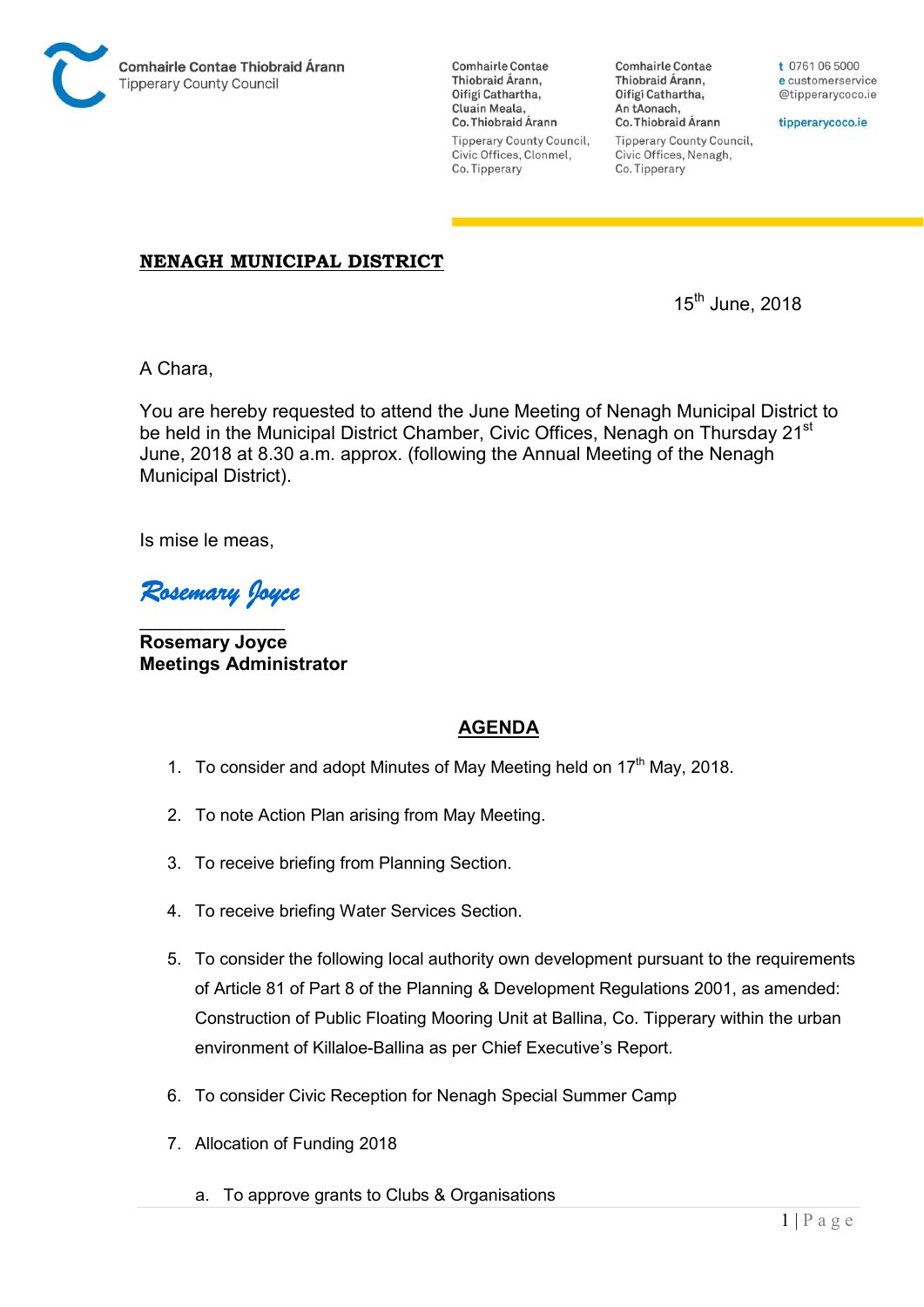- b. To consider allocation to Rockvale Cemetery Committee
- 8. To update members on projects:
	- Newport Town Park
	- Gills Garden
	- Community CCTV Scheme
	- Nenagh Traffic Management Plan
	- Bord Gais Project
	- New Shannon Crossing at Ballina/Killaloe
	- Latteragh
	- Borrisokane
	- Knockalton
	- Carrigahorrig
	- Nenagh Tourist Office
	- Garden of Remembrance, Cloughjordan
	- Nenagh 2020/Nenagh Castle
	- Ballina Jetty
	- Lewis Lane Town & Village Renewal Scheme
	- Retail Excellence
	- Communities in Bloom
- 9. CIS Schemes
- 10. To receive update on Roadworks Programme.
- 11. To note Engineer's Checklist on roads matters.
- 12. To consider Notices of Motion as follows:

## Notice of Motion No 1399: submitted by Cllr. Fiona Bonfield

Following on from numerous representations and as a result of some very bad weather during the Spring of 2018 I call on this Council to seriously consider putting sections of roads through the town of Newport onto the next roads programme sooner rather than later.

In particular I am referring to Cork Road and Black Road in Newport. Cork Road is the major through road for traffic from Limerick to Thurles and from Thurles to Limerick. The volume of traffic is quite intense at times and the section of road at Cork Road is completely deteriorated and needs immediate attention.